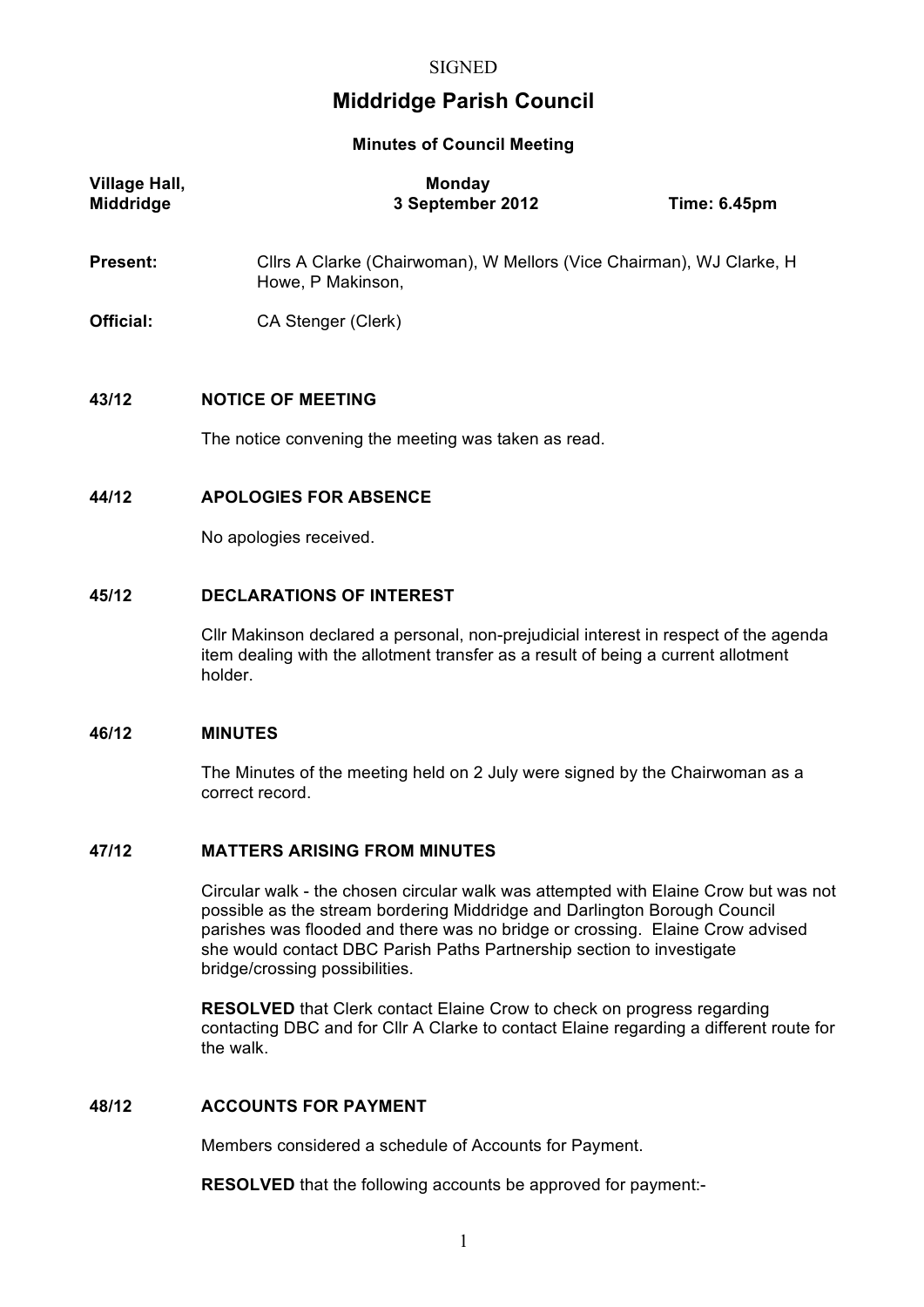| SE Landscaping                             | Grass cutting x 4 (July & Aug) | £425.00 |
|--------------------------------------------|--------------------------------|---------|
| <b>National Association of Councillors</b> | Membership fees                | £ 78.00 |
| BDO.                                       | Audit fees                     | £144.00 |
| <b>JWS Powerwash</b>                       | Bus shelter cleaning           | £ 60.00 |

# **49/12 ACCOUNTS FOR THE YEAR ENDED 31 MARCH 2012**

The completed audit, response and invoice had been received from the external auditors, BDO. There were no matters of concern recorded. A further form was enclosed, requiring that the Council choose a date in 2013 for the external audit to be undertaken. The last available date had been again requested by the Clerk, to give enough time for the relevant end of year accounts to be completed and approved before submission to BDO. Colin Gray had agreed to undertake the internal audit again in 2013.

**RESOLVED** that the Council accept the approved annual return. Also that the Clerk complete the Notice of Conclusion of Audit and display copies in both notice boards as soon as possible.

#### **50/12 GROUNDS MAINTENANCE & GENERAL REPAIRS**

i) 2012 Bulb Challenge - the Civic Pride Team at DCC was again offering 200 free bulbs for organisations to plant in their communities. Applications will be accepted from 1 October 2012.

**RESOLVED** that the Clerk contact DCC to apply for the bulbs on 1 October.

ii) Jubilee Oak - Cllrs Clarke have acquired a Jubilee Oak that is suitable for planting.

**RESOLVED** that the tree be planted in the 'docks' area in February 2013 and for Cllr J Clark to try and register the oak officially.

iii) Cllr D Bowman had proposed to fund an item for the village. Options were discussed and a new external notice board for the Village Hall was agreed on, as the current one is in a state of disrepair.

**RESOLVED** that Cllr A Clarke discuss this with Cllr Bowman.

iv) P3 celebrations invitation - an invitation had been received to attend the Parish Paths Partnership 20 year anniversary celebrations on Monday 19 November 2012 at Durham Town Hall.

**RESOLVED** that Cllrs Clarke, Mellors and Howe would attend. Also that the Clerk contact Ian Hayman to extend the invitation and then to contact Elaine Crowe to request the relevant number of tickets.

v) Grass cutting - the number of cuts required per year was discussed and it was agreed that parts of the 'docks' and play area be cut less often, with the possibility of these parts being seeded with meadow flowers/clover.

**RESOLVED** that Cllrs Howe and J Clarke speak to Ian Hayman for advice, and draw up new specification/schedule for 2013.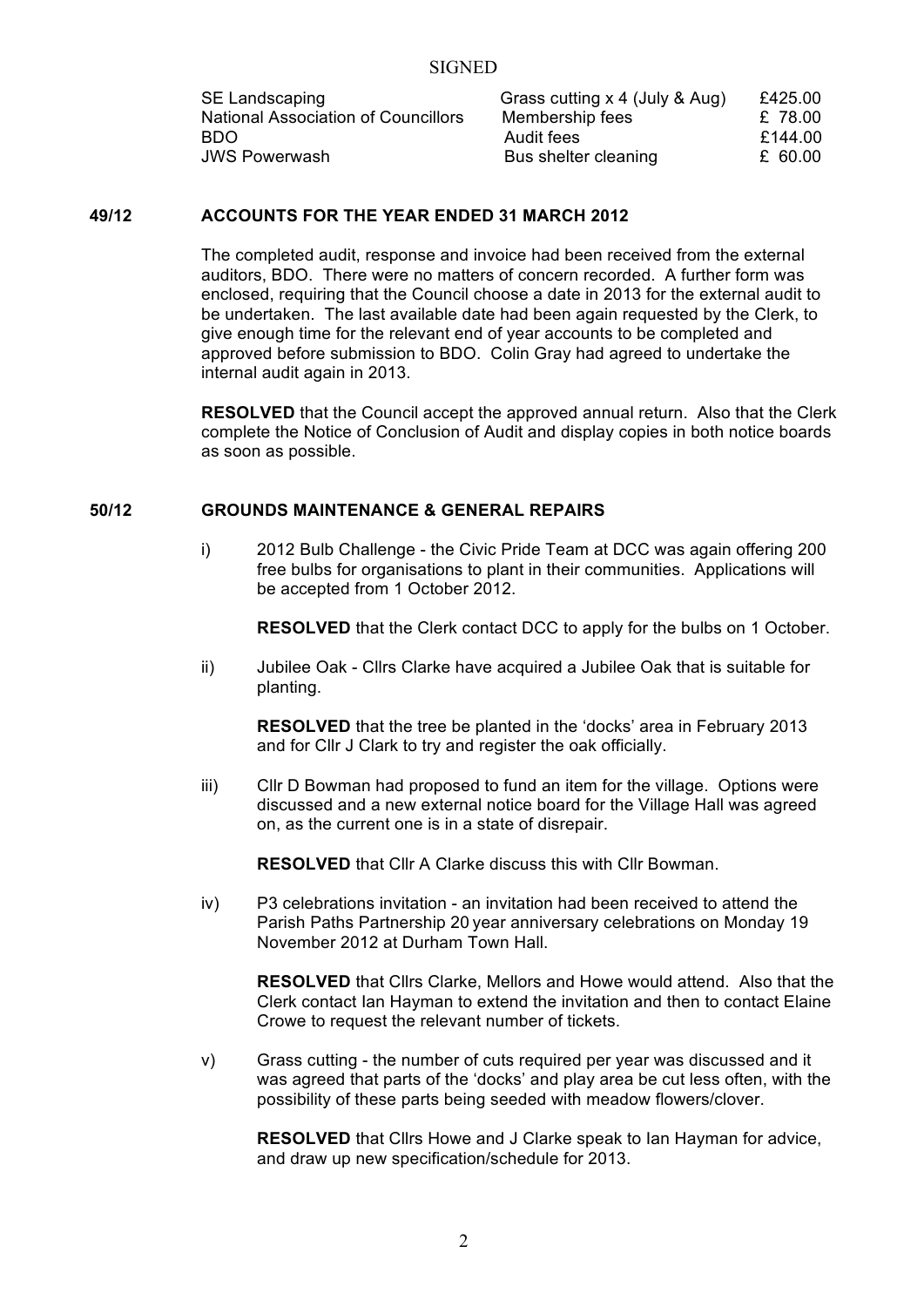### **51/12 PROPOSED DISPOSAL OF ALLOTMENTS BY DURHAM COUNTY COUNCIL, MIDDRIDGE**

Cllr D Bowman had received information from DCC regarding the history of the allotment land but this was incomplete. The Clerk had sent a further letter to Gerard Derby and had received a response from Fiona Bullen stating she would look into matters further when she returned from annual leave.

**RESOLVED** that Cllr Howe scan the information and provide copies to all members, and that the Clerk contact Fiona Bullen for an update on progress. Also for Cllr Mellors to contact the Records Office to research the history of the land, with approval given for up to £50 of costs to be incurred if needed.

#### **52/12 PLANNING APPLICATIONS**

There were no new applications to be noted. Cllr Howe advised that the new Persimmon Homes housing development in Shildon was being marketed as 'West Middridge' even though it is not within Middridge Parish boundary.

**RESOLVED** that the Clerk contact Persimmon Homes to object strongly to the naming of the development.

## **53/12 CHILDREN'S' PLAY AREA**

Consideration was given to the Clerk's monthly inspection report regarding the condition of the Play Area and equipment - no issues were noted.

The issues reported at the previous meeting had been resolved - Cllr A Clarke had cleaned the graffiti from the play equipment, Cllrs J Clarke and Howe had removed the rope from the goal and inspected the fences - these were agreed to be stockproof.

**RESOLVED** that Cllr J Clarke would look into costs for new fencing.

## **54/12 C35 NEWTON AYCLIFFE TO SHILDON ROAD-TRAFFIC CALMING**

Cllr A Clarke had emailed a report to Brian Riley and the AAP regarding lowering speed limits at both approaches to the Village, for their approval and support.

#### **55/12 NEIGHBOURHOOD PLAN**

The Clerk had registered Middridge Parish as a designated Neighbourhood Area. Gavin Scott had offered to meet with members to discuss issues further.

**RESOLVED** that the Clerk contact Gavin Scott to request that he attend the next Parish Council meeting on Monday 5 November 2012.

#### **56/12 COUNTY DURHAM PLAN**

Information had been received regarding dates and locations to view the County Durham Plan - Local Plan Preferred Options. A hard copy of the publications would also be made available for all Parish Councils.

**RESOLVED** that members would attend any suitable locations to view the Plan.